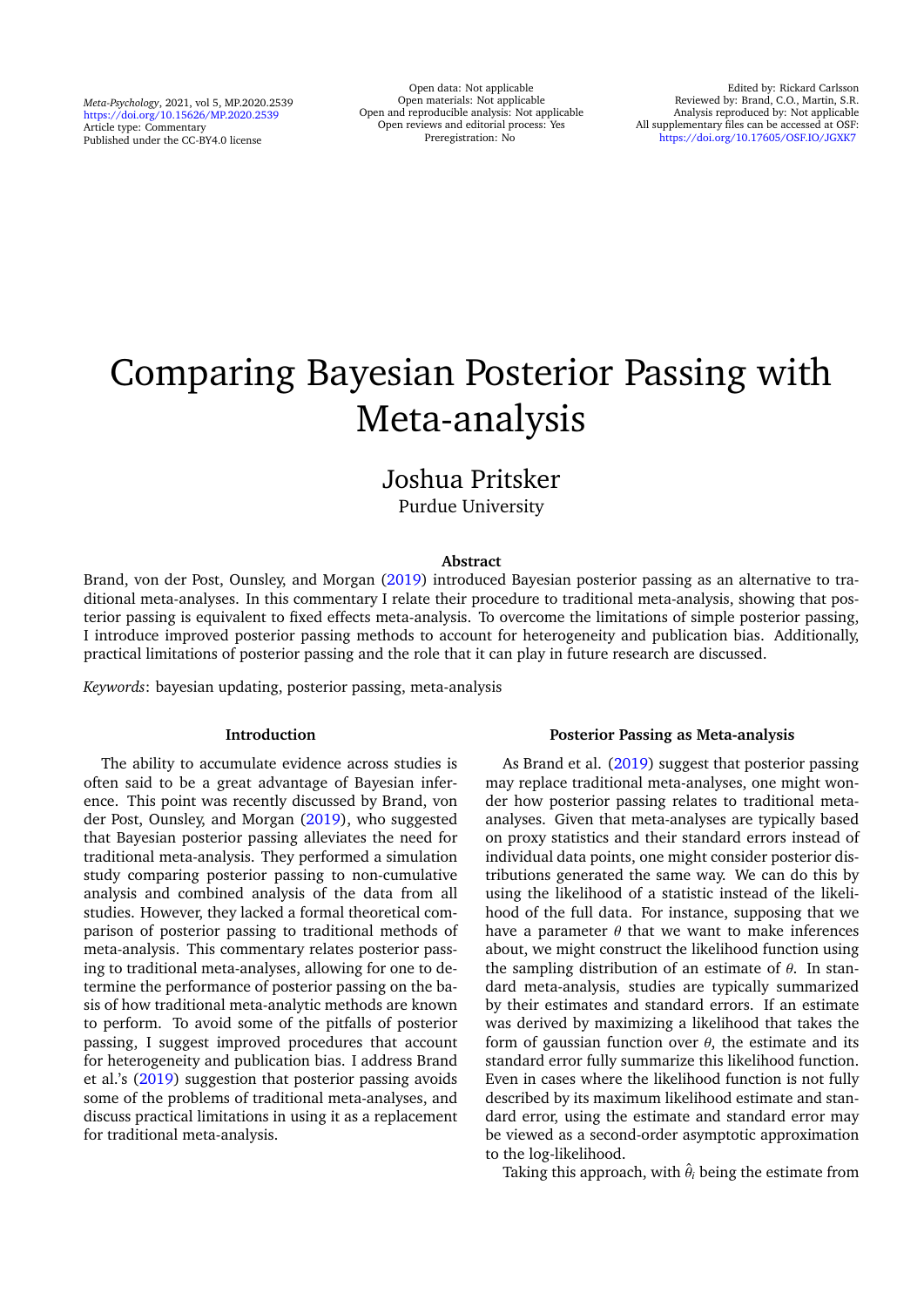<span id="page-1-0"></span>study *i* of  $\theta$ , we can get the posterior after study *i*, denoted as  $f_i(\theta)$ , by:

$$
f_i(\theta) \propto \pi(\theta) f(x_i | \theta)
$$
 (1a)

$$
= f_{i-1}(\theta) f(\hat{\theta}_i | \theta, \text{SE}_i^2)
$$
 (1b)

Where  $\pi(\cdot)$  is our prior distribution,  $x_i$  refers to all the information of study  $i$ , and  $SE_i$  is the standard error for  $\hat{\theta}_i$ . Typically,  $f\left(\hat{\theta}_i \mid \theta, \text{SE}_i^2\right) = \phi\left(\hat{\theta}_i \mid \theta, \text{SE}_i^2\right)$ , where bution with a mean of  $\theta$  and variance of  $SE_i^2$ . Now, we  $(\hat{\theta}_i | \theta, \text{SE}_i^2)$  is the density at  $\hat{\theta}_i$  under a normal distri-<br>*i*<sup>i</sup> union with a moon of 0 and province of SF<sup>2</sup>. Now we may expand [\(1\)](#page-1-0) across studies:

$$
f(\theta) \propto \pi_0(\theta) \prod_{i=1}^k \phi\left(\hat{\theta}_i \mid \theta, \text{SE}_i^2\right)
$$
 (2)

Where  $\pi_0(\theta)$  is the prior distribution used by the initial study. Hence, the posterior is proportional to the initial prior times the product of the likelihoods of the relevant studies. How does this compare to the posterior distribution given by a traditional meta-analysis? In a fixed-effects setting [\(3\)](#page-1-1), they are identical, provided that the meta-analysis uses the same prior as the initial study. The standard fixed effects model is that each  $\hat{\theta}_i$  follows a normal distribution with a universal mean<br>value of  $\theta$  and a variance of  $SP^2$ value of  $\theta$ , and a variance of  $SE_i^2$ :

<span id="page-1-1"></span>
$$
\hat{\theta}_i \sim \mathcal{N}\left(\theta, \text{SE}_i^2\right) \tag{3}
$$

Then, the posterior density can be constructed by taking the product of the likelihoods of each estimate:

<span id="page-1-2"></span>
$$
f_{fixed}(\theta \mid x) \propto \pi(\theta) \prod_{i=1}^{k} \phi\left(\hat{\theta}_{i} \mid \theta, \text{SE}_{i}^{2}\right)
$$
 (4)

This equivalence also answers some of the questions brought up by Brand et al. [\(2019\)](#page-4-0), such as how posterior passing would perform under publication bias. Now, it is clear that we can use existing studies on traditional fixed-effects meta-analyses to answer these questions (e.g., Simonsohn et al., [2014\)](#page-4-1).

In a random effects setting, we assume that each study samples from a slightly different population, and these populations have their own parameter values, referred to as  $\mu_i$ , which vary around the true  $\theta$  value:

$$
\mu_i \sim \mathcal{N}\left(\theta, \tau^2\right) \tag{5a}
$$

$$
\hat{\theta}_i \sim \mathcal{N}\left(\mu_i, \text{SE}_{\hat{\theta}_i}^2\right) \tag{5b}
$$

Then, the likelihood for each estimate is given by marginalizing out µ*<sup>i</sup>*:

$$
f_{random}(\theta \mid x) \propto \pi(\theta, \tau) \prod_{i=1}^{k} \int_{\mu} \phi\left(\hat{\theta}_{i} \mid \mu_{i}, \text{SE}_{i}^{2}\right) \qquad (6a)
$$

$$
\times \phi\left(\mu_{i} \mid \theta, \tau^{2}\right) d\mu_{i}
$$

$$
= \pi(\theta, \tau) \prod_{i=1}^{k} \phi\left(\hat{\theta}_i \mid \theta, \text{SE}_i^2 + \tau^2\right)
$$
 (6b)

Where  $\mu_i$  is the mean of the population that study<br>romes from  $\tau^2$  is the variance across populations *i* comes from,  $\tau^2$  is the variance across populations, and the prior distribution is now over both  $\theta$  and  $\tau$ and the prior distribution is now over both  $\theta$  and  $\tau$ . Hence, in a random-effects setting [\(4\)](#page-1-2), posterior passing, like [\(3\)](#page-1-1), will underestimate the posterior variance. This point was previously noted by Martin [\(2017\)](#page-4-2). A random-effects model is typically preferable, as the fixed-effects assumption of no between-study variance is implausible in most settings (Borenstein et al., [2010\)](#page-4-3). The use of the full-data posterior by Brand et al. [\(2019\)](#page-4-0) is inconsequential to this result. Hence, although posterior passing will produce consistent point estimates, the posterior variance may be underestimated.

#### **How can we improve posterior passing?**

#### **Incorporating Random Effects**

An obvious question to ask at this point is if we can modify posterior passing to incorporate random effects. A Bayesian solution is to update  $\tau$  along with  $\theta$ , modeling their joint posterior distribution. Using statistic likelihoods as in the previous section, we can derive the joint posterior update by marginalizing out  $\mu$ , just as in a standard random-effects meta-analysis:

$$
f_i(\theta, \tau) \propto \pi(\theta, \tau) f(x_i | \theta, \tau)
$$
\n(7a)

$$
= f_{i-1}(\theta, \tau) f(x_i | \theta, \tau) \tag{7b}
$$

$$
= f_{i-1}(\theta, \tau) \int\limits_{\mu} f(x_i \mid \mu_i) \phi(\mu_i \mid \theta, \tau^2) d\mu_i \qquad (7c)
$$

$$
= f_{i-1}(\theta, \tau) \phi\left(\hat{\theta}_i \mid \theta, \text{SE}_i^2 + \tau^2\right)
$$
 (7d)

To get the marginal posterior distribution of  $\theta$ , one may integrate out  $\tau$ , and vice versa. Notably, the parameter must be tracked across studies to gain evidence about its value. However, even if previous studies hadn't used a random effects model, they can still be added using their likelihood functions:

$$
f_i(\theta, \tau) \propto \pi(\theta, \tau) \phi\left(\hat{\theta}_{i-1} | \theta, \text{SE}_{i-1}^2 + \tau^2\right) \qquad (8)
$$

$$
\times \phi\left(\hat{\theta}_i | \theta, \text{SE}_i^2 + \tau^2\right)
$$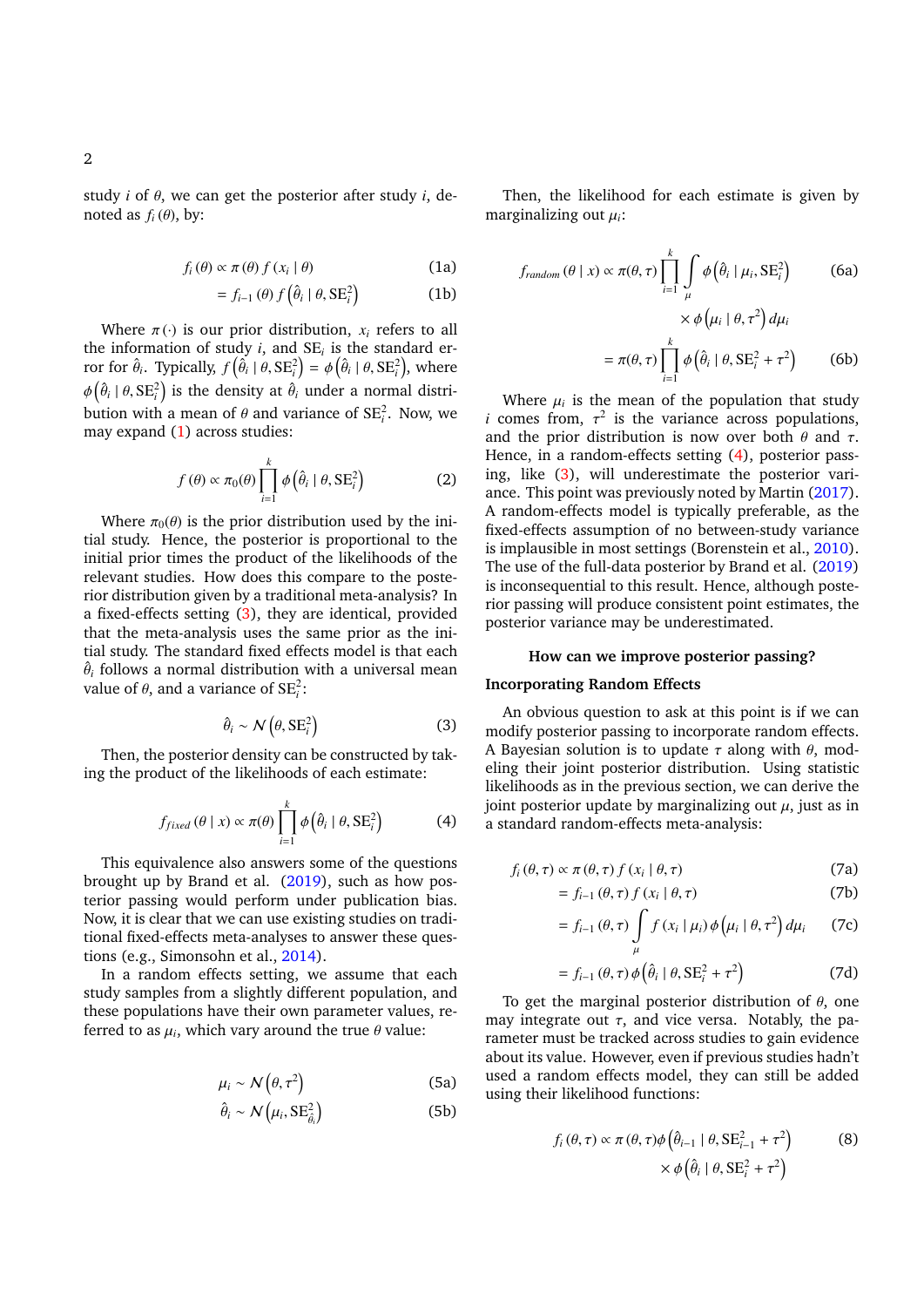Where study *i* − 1 is the study that hadn't used a random effects model. In the case of the current study being the first on a topic, no evidence will be gained about the value of  $\tau$ , but incorporating it using only the information from a subjective prior distribution will nonetheless give a more realistic view of the uncertainty of  $f_i(\theta)$ .

# **Addressing publication bias**

A second major issue with posterior passing is that Brand et al. [\(2019\)](#page-4-0) provide no way to address publication bias. Without adjustment, posterior passing will perform identical to a fixed-effects meta-analysis that completely ignores publication bias. Unadjusted metaanalyses are known to perform poorly when publication bias is substantiative, yielding potentially misleading results (Simonsohn et al., [2014\)](#page-4-1). This problem can be viewed as one of biased sampling, hence the likelihood function is given by a weighted distribution as follows (Pfeffermann et al., [1998\)](#page-4-4):

$$
f(x_i \mid \text{published}_i) = \frac{\mathbf{E}_i \left[ p \mid x_i \right] f(x_i)}{\mathbf{E}\left[ p \right]} \tag{9}
$$
\n
$$
= \frac{\mathbf{E}_i \left[ p \mid x_i \right]}{\int \limits_x \mathbf{E}\left[ p \mid x_i \right] f(x_i) dx_i} f(x_i)
$$

Where *p* are the probabilities of publication. Now, we need to model E [ $p \mid x_i$ ]. Considering that studies are typically given a dichotomous interpretation (McShane & Gal, [2017\)](#page-4-5), a realistic option is a simple step function:

<span id="page-2-0"></span>
$$
E[p \mid x_i] = \begin{cases} \alpha & s_i(\hat{\theta}_i) = 0\\ \beta & s_i(\hat{\theta}_i) = 1 \end{cases}
$$
 (10)

Where  $s_i(\theta_i)$  is a function that gives the standard interpretation of  $\hat{\theta}_i$  in a pass/fail manner, such as its p-<br>value being below 0.05. However, it is unclear if divalue being below 0.05. However, it is unclear if dichotomization exists to the same extent in Bayesian studies as it does in frequentist studies. In such a context one may replace [\(10\)](#page-2-0) with a smoother model, such as a logistic one:

$$
E[p \mid x_i] = logistic\left(\alpha + \beta s_i\left(\hat{\theta}_i\right)\right) \tag{11}
$$

Where  $s_i(\hat{\theta}_i)$  could represent a Bayes factor cutoff or principle  $\hat{\theta}_i$  is a review of other models that have been sugsimilar. For a review of other models that have been suggested, see Sutton, Song, Gilbody, and Abrams [\(2000\)](#page-4-6). In any case, the posterior update is now as follows:

$$
f_i(\theta, \tau, \alpha, \beta) \propto \pi(\theta, \tau, \alpha, \beta) f(x_i | \theta, \tau, \alpha, \beta)
$$
 (12a)  

$$
\propto \pi(\theta, \tau, \alpha, \beta)
$$
 (12b)

$$
\times \frac{\text{E}[p \mid x_i, \theta, \tau, \alpha, \beta]}{\text{E}[p \mid \theta, \tau, \alpha, \beta]} f(x_i \mid \theta, \tau)
$$
\n
$$
= f_{i-1}(\theta, \tau, \alpha, \beta) \qquad (12c)
$$
\n
$$
\times \frac{\text{E}[p \mid x_i, \theta, \tau, \alpha, \beta]}{\text{E}[p \mid \theta, \tau, \alpha, \beta]} \times \int_{\mu} f(x_i \mid \mu_i) \phi(\mu_i \mid \theta, \tau^2) d\mu_i
$$
\n
$$
= f_{i-1}(\theta, \tau, \alpha, \beta) \qquad (12d)
$$
\n
$$
\times \frac{\text{E}[p \mid x_i, \theta, \tau, \alpha, \beta]}{\text{E}[p \mid \theta, \tau, \alpha, \beta]} \times \phi(\hat{\theta}_i, \mid \theta, \text{SE}_i^2 + \tau^2)
$$

As with  $\tau$ , multiple studies are needed to identify  $\alpha$ , and  $\beta$ . Hence, inference in early studies will be highly dependent on the prior distribution for these parameters, which should not be uninformative. However, this problem dissipates as evidence for these parameters accumulates.

# **Including Studies Outside of the Posterior Passing Chain**

In meta-analysis, extensive literature searches are conducted to avoid systematically excluding any studies. However, it may not be obvious how one can incorporate studies outside of a posterior passing 'chain,' a sequence of studies where each study's prior is equal to the previous study's posterior, into our prior distribution. The same problem occurs if two studies are done simultaneously, creating a fork in the chain. Brand et al. [\(2019\)](#page-4-0) suggest that a normal prior with variance representing our uncertainty and with a mean at the estimate given by the study may be used. However, it can be difficult to determine such a variance, and this procedure only makes sense if we are the first study in a chain aiming to get information from an unchained study. A better answer is to include the study's likelihood function in our posterior derivation. When there are simultaneous studies, simply take one's posterior as the prior and use the likelihood from the other as if it were outside of the chain altogether. Switching back to the simple fixed effects procedure for conciseness, this gives us:

$$
f_i(\theta) \propto \pi(\theta) f(x_{i-1} | \theta) f(x_i | \theta)
$$
 (13)

*f<sub>i</sub>* ( $\theta$ )  $\propto \pi(\theta) f(x_{i-1} | \theta) f(x_i | \theta)$  (13)<br>To include more studies, one simply needs to add more  $f(x_n | \theta)$  functions. As a side note, the nature of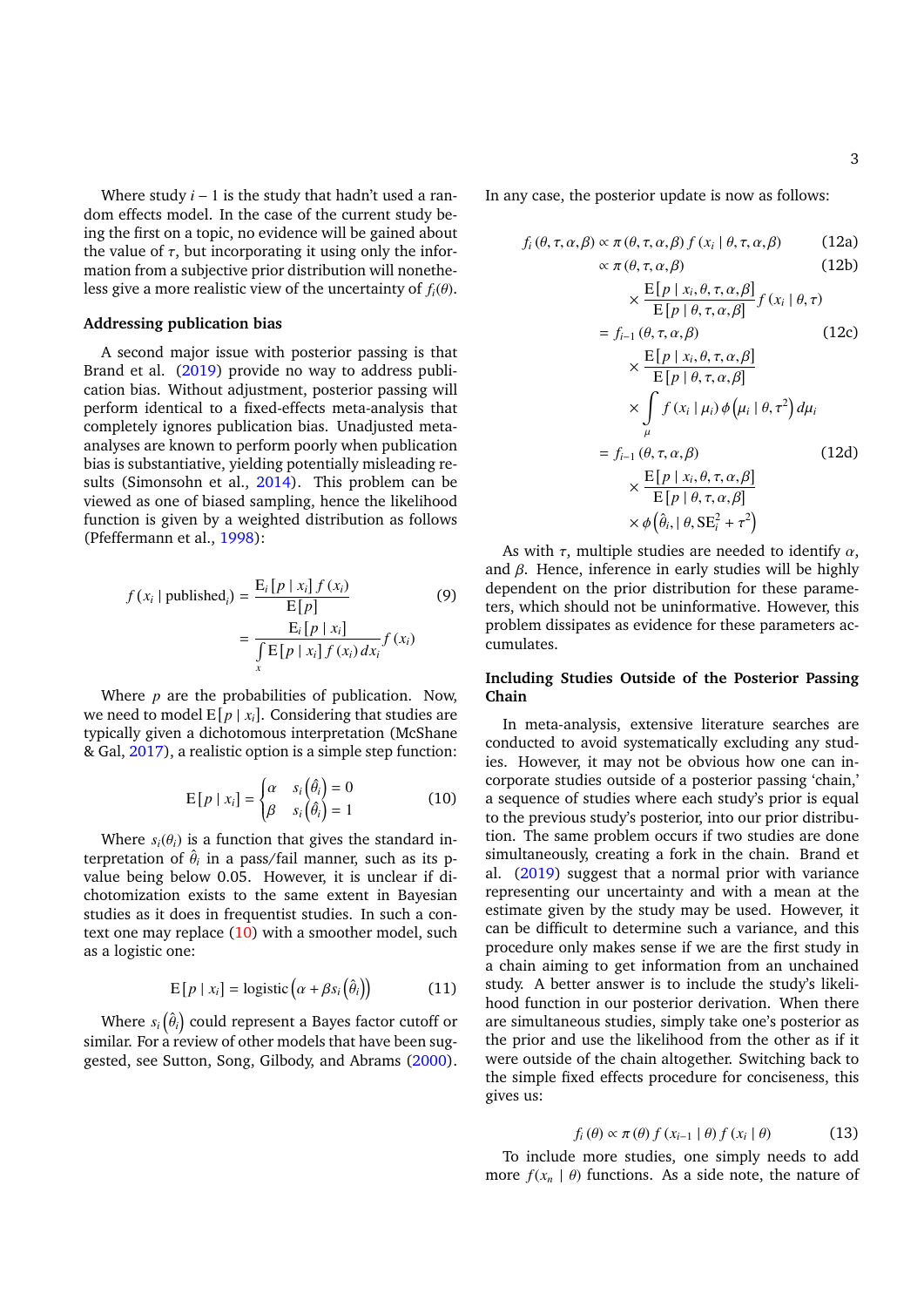this function yields an obvious option for Bayesian-style updating in a non-Bayesian framework:

$$
L_i(\theta) \propto f(x_1, \dots, x_{i-1} \mid \theta) f(x_i \mid \theta) \tag{14}
$$

This may simply be interpreted as the likelihood function for  $\theta$  across all the included studies. Inferences can then be made using standard frequentist sequential trial methods (cf. Wetterslev et al., [2017\)](#page-4-7).

## **Further comments and discussion**

# **Is Posterior Passing a Practical Replacement for Meta-analysis?**

Brand et al. [\(2019\)](#page-4-0) suggest that posterior passing can replace traditional meta-analyses. Indeed, the improved posterior passing procedures introduced in the previous section can compete with traditional meta-analyses, but is it practical? To match the quality of traditional metaanalyses, one would have to meet the same conditions, including extensive literature search and the inclusion of all available studies. Furthermore, most studies are currently done in a frequentist manner, and splits can occur in a chain due to simultaneous studies, so in practice each study in the chain will have to do its own mini meta-analysis. At that point, it might be preferable to just do traditional meta-analyses.

Brand et al. [\(2019\)](#page-4-0) also suggest that posterior passing can solve the problem of conflicting meta-analyses by updating evidence in real time. Meta-analyses can provide contradictory results due to a number of reasons, such as differing inclusion criteria and using different methods. However, posterior passing only appears to be able to mitigate differences occurring by meta-analyses occurring at different times rather than by different methods. In this case though, one would simply go with the most recent meta-analysis. However, when multiple meta-analyses disagree, they often have differences in statistical methodology or inclusion criteria. Replacing meta-analyses with posterior passing would likely result in multiple posterior passing chains to reflect this disagreement. Perhaps this might be avoided if fields are sufficiently vigilant in preventing conflicting chains, but the same would be true of traditional meta-analytic conflicts. In fact, one might argue that for any criticism of a meta-analysis, one could seemingly make an equivalent criticism of a posterior passing chain. Instead of having disagreeing metaanalyses, we would instead simply have a number of individual studies in disagreement. It may be that posterior passing could help mitigate disagreements of this nature by the fact that inclusion criteria could change with any study in the chain. However, having such fuzzy inclusion criteria is clearly undesirable as it would lead

to results with an unclear interpretation. Hence, posterior passing does not appear to avoid the problem of conflicting meta-analyses in a desirable manner. The same applies for all methodological limitations of standard meta-analyses, such as being impacted by publication bias, as posterior passing and meta-analysis are mathematically equivalent.

#### **Alternative Roles for Posterior Passing**

Even if posterior passing cannot generally replace traditional meta-analyses, it may nonetheless be useful. With the improvements suggested above, posterior passing can replace traditional meta-analysis in areas where meta-analyses are unlikely to produce conflicting results in the first place. An alternative to creating posterior passing chains that still utilizes the posterior passing mechanism is to use it in meta-analyses. This doesn't solve the issue of conflicting meta-analyses, but has practical advantages. By using the posterior distribution of the last similar meta-analysis as a prior distribution, meta-analyses can be performed in chunks instead of having to redo the entire meta-analysis with each update. Similarly, instead of using posterior passing chains, studies can use posterior distributions from meta-analyses as their priors to get accurate net effect estimates within each study. This allows for broader conclusions than would otherwise be warranted by the study alone. A particularly relevant case for this is largescale replication projects, where the prior can be gotten from the last meta-analysis. This yields a readily interpretable lower-bound on the extent to which a field's view on a topic should shift as the result of the replication effort, by providing the change in posterior assuming that previous studies had been conducted properly. Hence, although posterior passing may have problems as a replacement for meta-analysis, it can have utility regardless.

## **Author Contact**

The corresponding author may be contacted at [jpritsk@purdue.edu,](mailto:jpritsk@purdue.edu) ORCiD [0000-0001-9647-6684.](https://orcid.org/0000-0001-9647-6684)

#### **Conflict of Interest and Funding**

No conflicts of interest declared.

#### **Author Contributions**

Pritsker is the sole author of this article.

# **Open Science Practices**

This article is a commentary and had no data or materials to share, and it was not pre-registered. The en